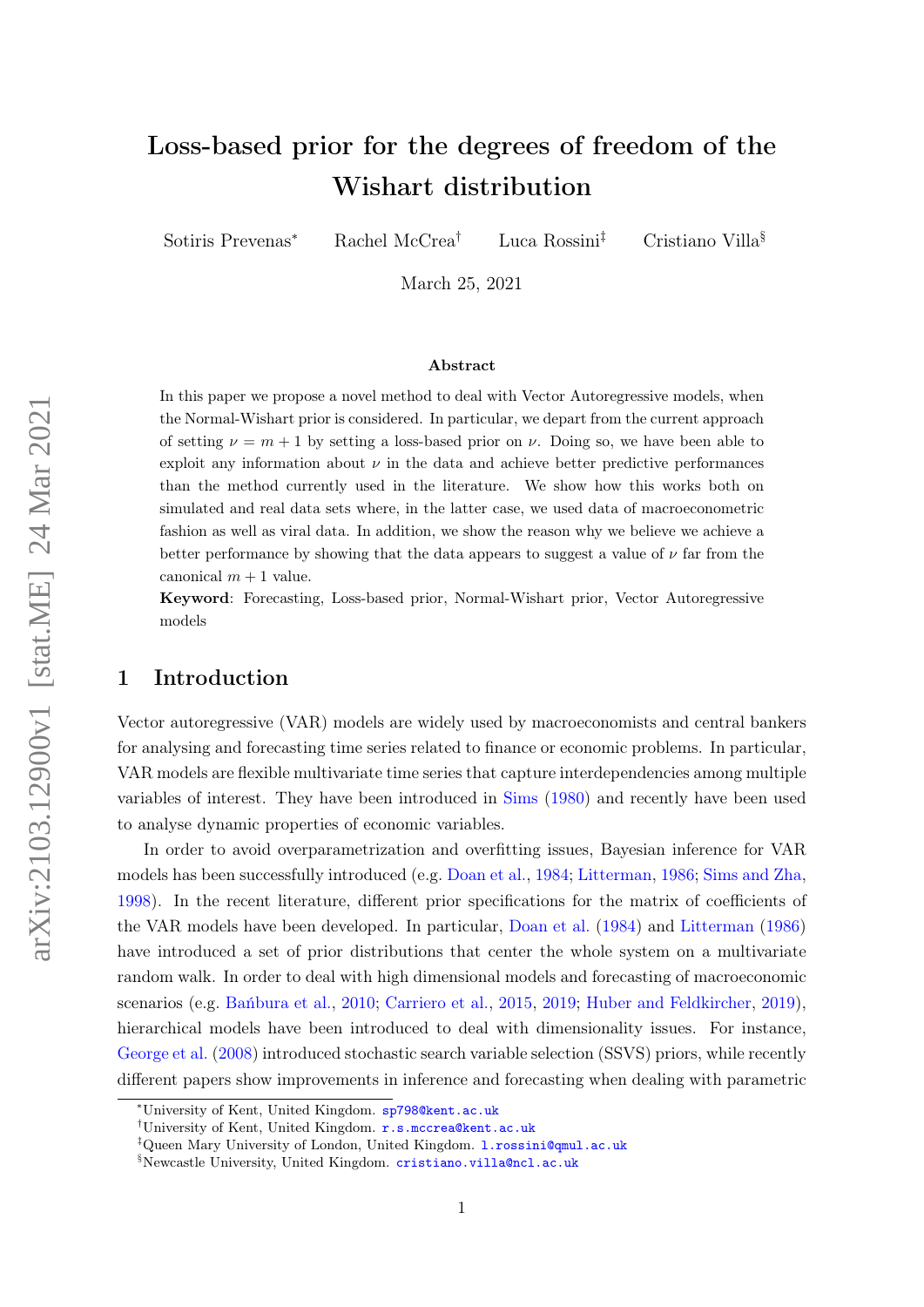(e.g., Normal Gamma or Dirichlet Laplace, see [Huber and Feldkircher](#page-15-3) [\(2019\)](#page-15-3) and [Cross et al.](#page-14-5) [\(2020\)](#page-14-5)) and nonparametric (see Bayesian additive regression trees (BART), see [Huber and](#page-15-4) [Rossini](#page-15-4) [\(2020\)](#page-15-4), and Dirichlet process, see [Billio et al.](#page-14-6) [\(2019\)](#page-14-6)) shrinkage priors.

In case of constant volatility models, all the approaches previously described deal with Wishart prior distributions for the variance-covariance matrix. Thus, the most common specifications of the prior for the VAR is the Normal-Wishart distributions, where the matrix of coefficients follows a-priori a Normal distribution and the covariance matrix a Wishart distribution. The nice follow up of this representation is the possibility of having closed-form posterior distributions, which moves in the same way as the prior specification.

In the usual representation of the Wishart distribution, we are inferring the degree of freedom and the scale matrix. In particular, in the VAR representation, the degrees of freedom are assumed a-priori to be equal to the size of the variable of interest plus one. As far as we are aware, no investigation has been done regarding this assumption and in this paper, we address with this issue. In particular, we assume an hyper-prior for the degrees of freedom by following the literature on loss-based priors (see [Villa and Walker,](#page-15-5) [2015\)](#page-15-5).

As stated in the simulation and empirical studies, the use of an hyper-prior on the degrees of freedom leads to better results with respect to fixing a-priori the value of the degrees of freedom. This result provides the opportunity to investigate different values of the degrees of freedom. The aim of this paper is to contribute to the literature on multivariate time series by introducing a novel hyper-prior on the degree of freedom.

We illustrate the better performance of our hyper-prior with respect to fixing the degrees of freedom by applying our approach to two different datasets. In the first application, to assess how our model performs in a typical real-data application, we forecast different macroeconomic variables in the US by using FRED dataset [\(McCracken and Ng,](#page-15-6) [2020\)](#page-15-6). We study the merits of our approach by considering three datasets of differing size, namely, a small (with  $m = 3$ ), a medium (with  $m = 7$ ) and a large (with  $m = 15$ ) dataset. The second dataset analysed is the Google Dengue Trends (GDT) for ten different countries [\(Carneiro and Mylonakis,](#page-14-7) [2009;](#page-14-7) [Strauss et al.,](#page-15-7) [2017\)](#page-15-7). In both applications, we perform out-of-sample measures to measure the forecasting accuracy of our approach with respect to the Normal-Wishart prior. Comparing the two models reveals that our approach improves in terms of root mean square errors (RMSE) and continuous rank probability scores (CRPS).

The article is organized as follows. Section [2](#page-2-0) described the VAR model and the usual Normal-Wishart prior setup. Section [3](#page-3-0) focuses on the derivation of the loss-based prior for the degrees of freedom of the Wishart distribution. In Section [4,](#page-6-0) we compare the proposed hyper-prior with the benchmark assumption using data simulated from a multivariate time series. Section [5](#page-8-0) deals with real data, in particular we forecast macro-economic and Google dengue trends data. Final discussion points and conclusions are presented in Section [6.](#page-13-0)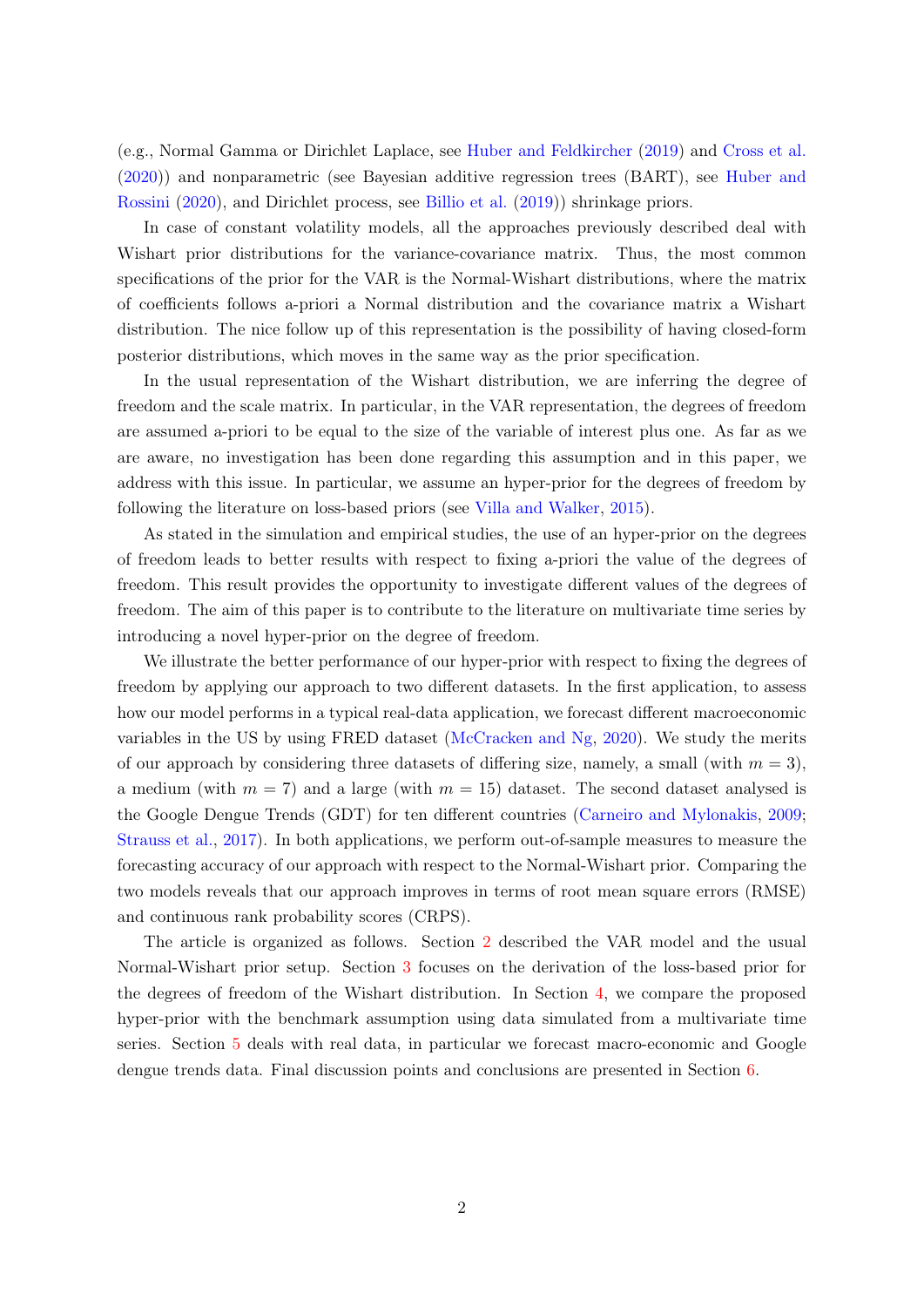## <span id="page-2-0"></span>2 Preliminaries

Let  $y_t$  for  $t = 1, \ldots, T$  be the m-dimensional vector of observations, then we can define a VAR model with  $p$  lags as

<span id="page-2-1"></span>
$$
\mathbf{y}_t = \sum_{j=1}^p A_j \mathbf{y}_{t-j} + \boldsymbol{\varepsilon}_t,\tag{1}
$$

where  $A_j$  is a  $(m \times m)$  matrix of coefficients and  $\varepsilon$  an m-dimensional vector of errors. We assume that  $\varepsilon_t = (\varepsilon_{1t}, \ldots, \varepsilon_{mt})$  are i.i.d. for  $t = 1, \ldots, T$  with Gaussian distribution  $\mathcal{N}(0, \Sigma)$ .

Eq.  $(1)$  can be written in the more compact form as

$$
Y = XA + E,
$$

where Y is a  $T \times m$  matrix constructed as  $Y = (\mathbf{y}_1, \mathbf{y}_2, \dots, \mathbf{y}_T)'$ , X is a  $T \times k$  matrix constructed as  $X = (\boldsymbol{x}_1, \boldsymbol{x}_2, \dots, \boldsymbol{x}_T)'$  where  $\boldsymbol{x}_t = (\boldsymbol{y}'_{t-1}, \boldsymbol{y}'_{t-2}, \dots, \boldsymbol{y}'_{t-p})$  and contains the lagged response variables. Moreover, A is a  $k \times m$  matrix of coefficients constructed as  $A = (A_1, A_2, \ldots, A_p)$ and E is a  $T \times m$  matrix of errors constructed as  $E = (\varepsilon_1, \ldots, \varepsilon_T)'$ . As a further step, we can define the VAR models of order  $p$  in a vectorized form

$$
\boldsymbol{y}=(I_m\otimes X)\,\boldsymbol{\alpha}+\boldsymbol{\varepsilon},
$$

where  $y = \text{vec}(Y)$ ,  $\alpha = \text{vec}(A)$  and  $\varepsilon = \text{vec}(E)$  with distribution  $\varepsilon \sim \mathcal{N}(0, \Sigma \otimes I_T)$  and  $\otimes$  is the Kronecker product.

In this paper, we adopt a Normal-Wishart prior for the parameters of the model, where we assume a Normal prior distribution for the matrix of coefficients such as  $\alpha \sim \mathcal{N}(\underline{\alpha}, \underline{V})$ . On the other hand, we assume a Wishart distribution for the precision matrix  $\Sigma^{-1} \sim \mathcal{W}(\underline{\nu}, \underline{S}^{-1})$ .

The nice property of the Normal-Wishart prior is the possibility to have a conditional posterior distribution for the parameters in the closed form, which follows the same distribution as the prior assumptions. In particular, the posterior distribution of the vectorized matrix of coefficients is

$$
\boldsymbol{\alpha} | \boldsymbol{y}, \Sigma^{-1} \sim \mathcal{N}(\overline{\boldsymbol{\alpha}}, \overline{V}),
$$

where  $\overline{V} = (\underline{V}^{-1} + \sum_{t=1}^{T} Z_t' \Sigma^{-1} Z_t)^{-1}$  and  $\overline{\alpha} = \overline{V} (\underline{V}^{-1} \underline{\alpha} + \sum_{t=1}^{T} Z_t' \Sigma^{-1} y_t)),$  where  $Z_t =$  $(I_m \otimes X_t)$ . On the other hand, the posterior distribution for the precision matrix is

$$
\Sigma^{-1}|\boldsymbol{\alpha},\boldsymbol{y}\sim\mathcal{W}\left(\overline{\nu},\overline{S}^{-1}\right),
$$

where  $\overline{\nu} = \underline{\nu} + T$  and  $\overline{S} = \underline{S} + \sum_{t=1}^{T} (\mathbf{y}_t - Z_t \alpha)(\mathbf{y}_t - Z_t \alpha)'$ .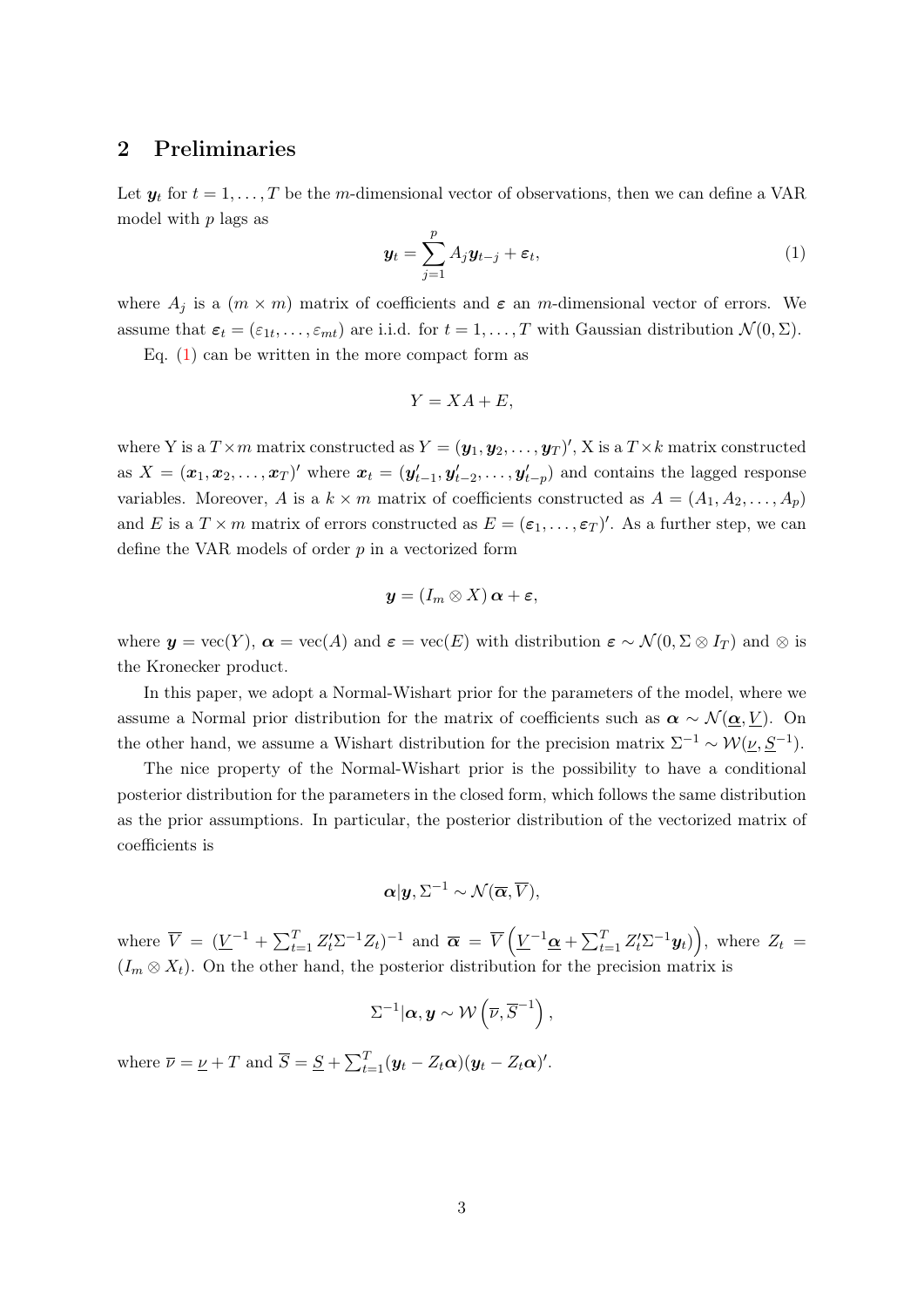#### <span id="page-3-0"></span>3 Loss-based hyperprior

In this Section we derive the loss-based prior distribution for the number of degrees of freedom of the Wishart distribution. We consider the parameter  $\nu$  as discrete and, to construct the prior, we employ the objective method introduced in [Villa and Walker](#page-15-5) [\(2015\)](#page-15-5).

To illustrate the method, let us consider a Bayesian model with sampling distribution  $f(x|\theta)$ , characterized by the discrete parameter  $\theta \in \Theta$ , and prior  $\pi(\theta)$ . The idea is to assign a mass to each value of the parameter that is proportional to the Kullback–Leibler divergence between the model defined by  $\theta$  and the nearest one. In other words, if  $f(x|\theta)$  is the true model, and it is not chosen, then the loss in information that one would incur is represented by the Kullback–Leibler divergence from  $f(x|\theta)$  and  $f(x|\theta')$ , where the latter is the nearest model to the true one. Thus, the prior on  $\theta$ , will be given by Eq. [\(2\)](#page-3-1).

<span id="page-3-1"></span>
$$
\pi(\theta) \propto \exp\left\{\min_{\theta' \neq \theta \in \Theta} KL\left(f(x|\theta) \| f(x|\theta')\right)\right\} - 1,\tag{2}
$$

where  $KL(f(x|\theta)||f(x|\theta'))$  represents the Kullback–Leibler divergence between the two models.

In order to derive the prior in Eq. [\(2\)](#page-3-1) for  $\nu$ , we need to obtain the Kullback–Leibler divergence between two Wishart distributions that share the same scale matrix  $V$  and differ in the number of degrees of freedom only. The probability density function of a Wishart with parameters V and  $\nu$  is given by:

$$
W(X|V,\nu) = \frac{|X|^{(\nu-m-1)/2} \exp(-\operatorname{Tr}(V^{-1}X)/2)}{2^{\frac{\nu m}{2}} |V|^{\nu/2} \Gamma_m(\nu/2)},
$$

where  $\Gamma_m(\cdot)$  is the multivariate Gamma function, and  $\text{Tr}(\cdot)$  is the trace function. Thus the Kullback–Leibler divergence between two Wishart distributions that differ only in the number of degrees of freedom, say  $W_{\nu}$  and  $W_{\nu+c}$ , is given by:

$$
KL(W_{\nu}||W_{\nu+c}) = \log \left\{ \frac{\Gamma_m \left( \frac{\nu+c}{2} \right)}{\Gamma_m \left( \frac{\nu}{2} \right)} \right\} - \frac{c}{2} \psi_m \left( \frac{\nu}{2} \right),
$$

where  $\psi_m$  is the multivariate digamma function defined as  $\psi_m(x) = \sum_{i=1}^m \psi(x + (1 - i)/2)$ ,  $\psi(x) = \Gamma'(x)/\Gamma(x)$  is the digamma function and  $c \in \mathbb{Z}$ . As  $KL(W_{\nu} || W_{\nu+c})$  is a convex function of c, and its global minimum is at  $c = 0$ , the nearest Wishart distribution to  $W_{\nu}$  will be  $W_{\nu+c}$  for either  $c = -1$  $c = -1$  or  $c = 1$ . The following Theorem 1 shows that the Kullback–Leibler divergence between  $W_{\nu}$  and  $W_{\nu+c}$  is minimized for  $c=1$ .

<span id="page-3-2"></span>**Theorem 1.** Consider two Wishart distributions,  $W_{\nu}$  and  $W_{\nu+c}$ , with the same scale matrix, with  $\nu$  and  $\nu + c$  degrees of freedom, respectively, and where  $c \neq 0$  is an integer. The Kullback– Leibler divergence between  $W_{\nu}$  and  $W_{\nu+c}$  is minimum for  $c=1$ .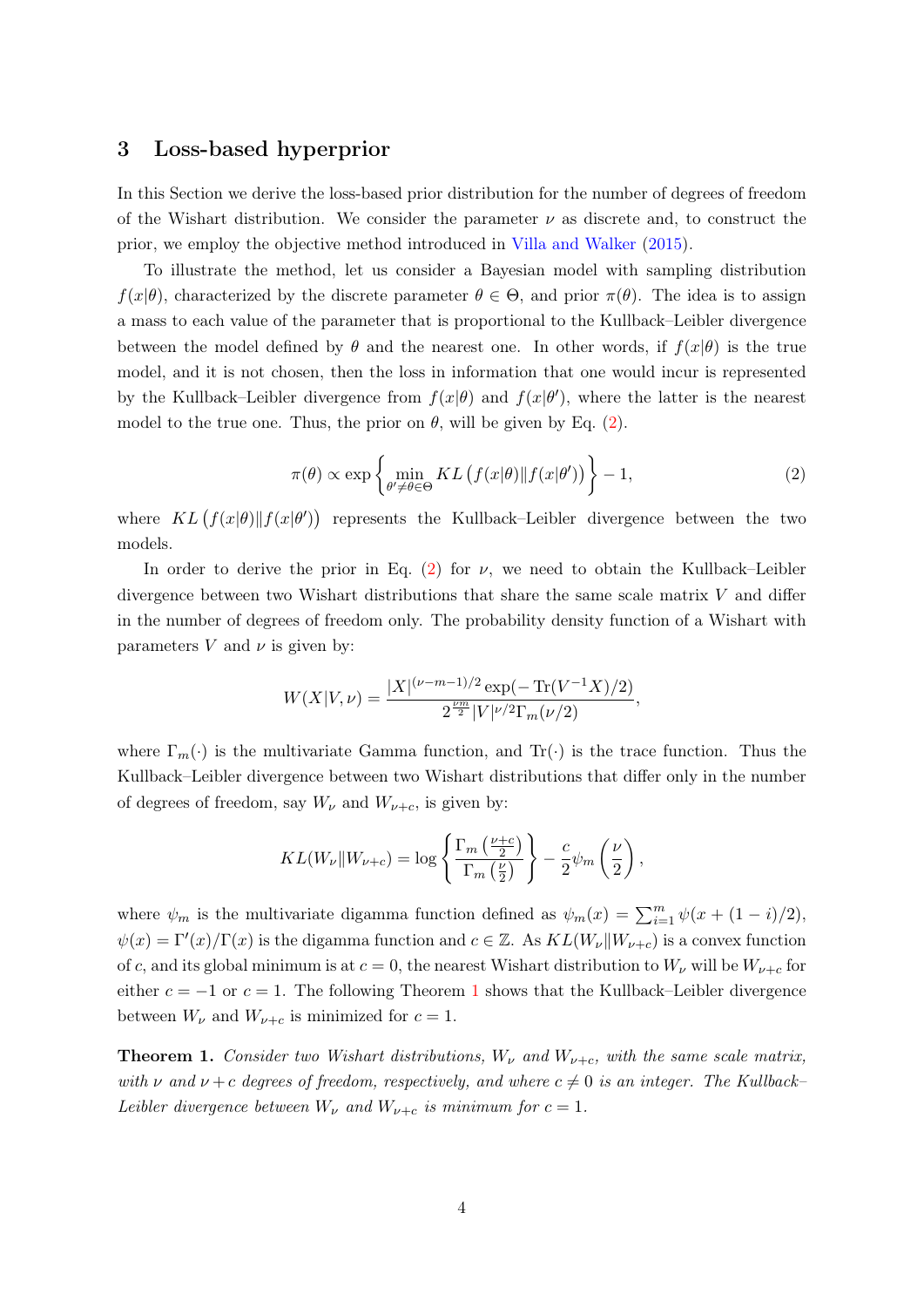*Proof.* For  $c = 1$ , the Kullback–Leibler divergence is

$$
KL(W_{\nu}||W_{\nu+1}) = \log \Gamma_m\left(\frac{\nu+1}{2}\right) - \log \Gamma_m\left(\frac{\nu}{2}\right) - \frac{1}{2}\psi_m\left(\frac{\nu}{2}\right),
$$

and for  $c = -1$ , we have

$$
KL(W_{\nu}||W_{\nu-1}) = \log \Gamma_m\left(\frac{\nu-1}{2}\right) - \log \Gamma_m\left(\frac{\nu}{2}\right) + \frac{1}{2}\psi_m\left(\frac{\nu}{2}\right).
$$

By taking the difference of the two divergences, we have

$$
KL(W_{\nu}||W_{\nu+1}) - KL(W_{\nu}||W_{\nu-1}) = \log \Gamma_m \left(\frac{\nu+1}{2}\right) - \log \Gamma_m \left(\frac{\nu-1}{2}\right) - \psi_m \left(\frac{\nu}{2}\right)
$$

$$
= \log \frac{\Gamma(\nu)}{2^m \Gamma(\nu-m)} - \psi_m \left(\frac{\nu}{2}\right).
$$

We will prove that this difference is always negative for any  $\nu, m$  such that  $\nu > m \geq 2$ . As  $\nu > m$  it is of the form  $\nu = m + k$ ,  $k = 1, 2, ..., m \ge 2$ . By proving the following inequality we prove that the minimum Kullback–Leibler divergence is achieved at  $c = 1$ .

<span id="page-4-0"></span>
$$
\log\left\{\frac{\Gamma(m+k)}{2^m \Gamma(k)}\right\} < \psi_m\left(\frac{m+k}{2}\right). \tag{3}
$$

Two results that enable us to prove the inequality in [\(3\)](#page-4-0), are the following:

<span id="page-4-1"></span>
$$
\psi_{m+1}\left(\frac{\nu+1}{2}\right) = \psi_m\left(\frac{\nu}{2}\right) + \psi\left(\frac{\nu+1}{2}\right),\tag{4}
$$

and

<span id="page-4-2"></span>
$$
\log\left(x - \frac{1}{2}\right) < \psi(x). \tag{5}
$$

Eq. [\(4\)](#page-4-1) comes from the definition of the multivariate digamma function, and inequality [\(5\)](#page-4-2) can be deduced from the inequality  $\log(x+\frac{1}{2})$  $(\frac{1}{2}) - \frac{1}{x} < \psi(x) < \log(x + e^{-\gamma}) - \frac{1}{x}$  $\frac{1}{x}$ , (see [Elezovic et al.,](#page-14-8) [2000\)](#page-14-8) for  $x > \frac{1}{2}$  and with  $\gamma$  equal to 0.57721, the Euler-Mascheroni constant.

At first, we make the assumption that it holds for a particular  $m$  and prove that it holds for  $m + 1$ .

$$
\log\left\{\frac{\Gamma(m+1+k)}{2^{m+1}\Gamma(k)}\right\} < \psi_{m+1}\left(\frac{m+1+k}{2}\right)
$$

$$
\log\left\{\frac{\Gamma(m+k)(p+k)}{2^m\Gamma(k)2}\right\} < \psi_m\left(\frac{m+k}{2}\right) + \psi\left(\frac{m+1+k}{2}\right)
$$

$$
\log\left\{\frac{\Gamma(m+k)}{2^m\Gamma(k)}\right\} + \log\left\{\frac{m+k}{2}\right\} < \psi_m\left(\frac{m+k}{2}\right) + \psi\left(\frac{m+1+k}{2}\right),
$$

where in the last step we have  $\log \frac{m+k}{2} < \psi \left( \frac{m+1+k}{2} \right)$  $\frac{(1+k)}{2}$  as a consequence of the result in [\(5\)](#page-4-2).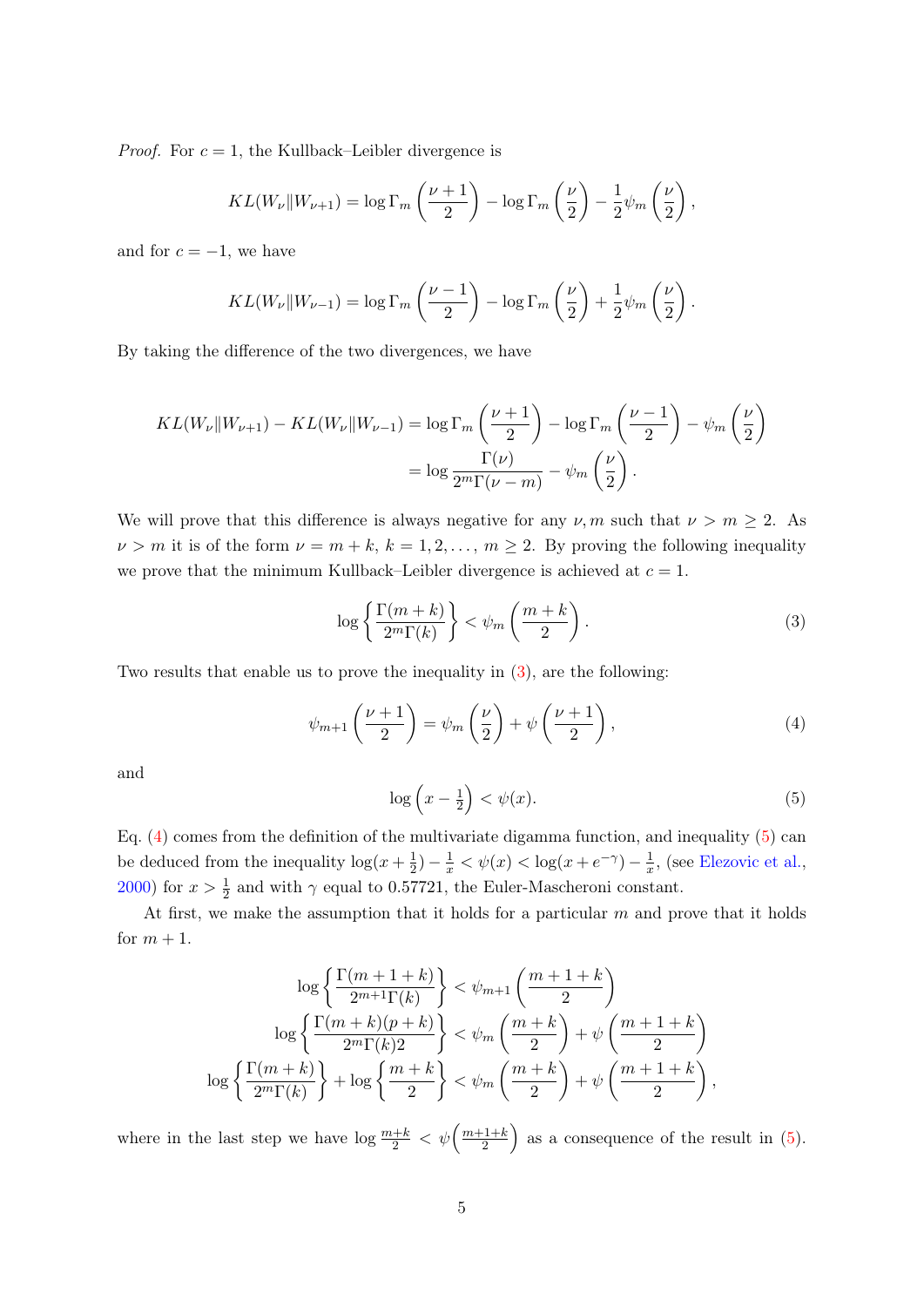Thus, if the inequality [\(3\)](#page-4-0) holds for m, then it holds for  $m+1$  and, more importantly, it holds for any k. The smallest value m can have is  $m = 2$ , for which we have

$$
\log\left\{\frac{\Gamma(2+k)}{2^{2}\Gamma(k)}\right\} < \psi_{2}\left(\frac{2+k}{2}\right)
$$

$$
\log\left\{\frac{(k+1)k}{2^{2}}\right\} < \psi\left(\frac{2+k}{2}\right) + \psi\left(\frac{1+k}{2}\right).
$$

But again, we have  $\log\left(\frac{k}{2}\right)$  $\left(\frac{k}{2}\right) < \psi\left(\frac{k+1}{2}\right)$  $\frac{+1}{2}$  and  $\log\left(\frac{k+1}{2}\right)$  $\left(\frac{+1}{2}\right)<\psi\left(\frac{k+2}{2}\right)$  $\frac{+2}{2}$  due to [\(5\)](#page-4-2). So inequality [\(3\)](#page-4-0) holds for  $m = 2$  and, subsequently, it holds for any m.

Now we can define the objective prior distribution for  $\nu$ , following Eq. [\(2\)](#page-3-1), as

$$
\pi(\nu) \propto \frac{\Gamma\left(\frac{\nu+1}{2}\right)}{\Gamma\left(\frac{\nu+1-m}{2}\right)} e^{-\frac{1}{2}\sum_{i=1}^{m} \psi\left(\frac{\nu+1-i}{2}\right)} - 1.
$$
\n(6)

#### 3.1 Properness of the posterior for  $\nu$

Let us assume that we observe one random matrix  $\Sigma^{-1}$  from the Wishart  $W(S_0^{-1}, \nu)$ . Thus, the likelihood function will have the following form

$$
p(y|\alpha, \Sigma) = (2\pi)^{-\frac{mT}{2}} |\Sigma|^{-\frac{T}{2}} \exp\left\{-\frac{1}{2} \left[ y - (I_m \otimes X)\alpha \right]'\left(\Sigma^{-1} \otimes I_T\right) \left[ y - (I_m \otimes X)\alpha \right] \right\}
$$
  
 
$$
\propto |\Sigma|^{-\frac{T}{2}} \exp\left\{-\frac{1}{2} \operatorname{Tr}\left[ (Y - XA)'(Y - XA)\Sigma^{-1} \right] \right\}, \tag{7}
$$

and, using the objective prior for  $\nu$  in Eq. [\(2\)](#page-3-1), we obtain the following posterior distribution for the number of degrees of freedom:

<span id="page-5-1"></span>
$$
p(\nu|\Sigma^{-1}) \propto \pi(\nu)\pi\left(\Sigma^{-1}|\nu, S_0^{-1}\right)
$$
  
 
$$
\propto \left\{\frac{\Gamma\left(\frac{\nu+1}{2}\right)}{\Gamma\left(\frac{\nu+1-m}{2}\right)}e^{-\frac{1}{2}\sum_{i=1}^{m}\psi\left(\frac{\nu+1-i}{2}\right)} - 1\right\} \left\{\frac{|\Sigma^{-1}|^{(\nu-m-1)/2}e^{-\text{Tr}(S_0\Sigma^{-1})/2}}{2^{\frac{\nu m}{2}}|S_0^{-1}|^{\nu/2}\Gamma_m\left(\frac{\nu}{2}\right)}\right\}.
$$
(8)

An important aspect when using an objective prior, is to ensure that the yielded posterior is proper. The following Theorem [2](#page-5-0) shows that the marginal posterior for  $\nu$  is proper.

<span id="page-5-0"></span>**Theorem 2.** The posterior distribution for the number of degrees of freedom  $\nu$  in Eq. [\(8\)](#page-5-1) is proper.

*Proof.* We prove that  $\sum_{\nu=m}^{\infty} p(\nu|\Sigma^{-1}) < \infty$  using Abel's test of convergence. The sequence  ${\lbrace \pi(\nu) \rbrace}$  is bounded :  $\pi(m) > \pi(\nu) > 0$  and is also monotone (decreasing). We show that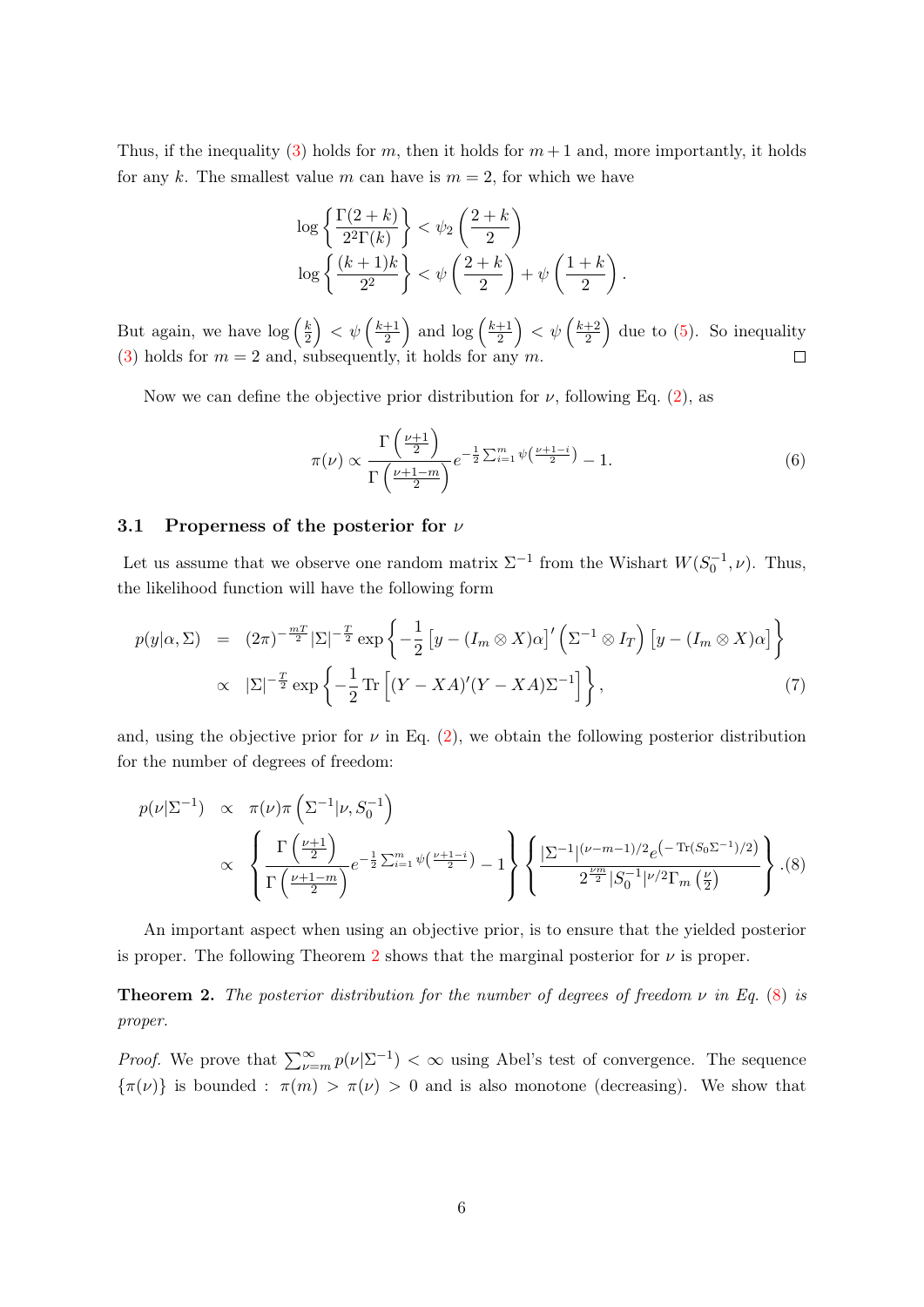$\sum_{\nu=m}^{\infty} \pi(\Sigma^{-1}|\nu, S_0^{-1}) < \infty$  using the ratio test :

$$
R_{\nu} = \frac{|\Sigma^{-1}|^{(\nu-m)/2}}{2^{\frac{(\nu+1)m}{2}}|S_0^{-1}|^{(\nu+1)/2}\Gamma_m\left(\frac{\nu+1}{2}\right)} \cdot \frac{2^{\frac{\nu m}{2}}|S_0^{-1}|^{\nu/2}\Gamma_m\left(\frac{\nu}{2}\right)}{|\Sigma^{-1}|^{(\nu-m-1)/2}}
$$
  
= 
$$
\frac{|\Sigma^{-1}|^{1/2}\Gamma_m\left(\frac{\nu}{2}\right)}{2^{m/2}|S_0^{-1}|^{1/2}\Gamma_m\left(\frac{\nu+1-m}{2}\right)}
$$
  
= 
$$
\frac{|\Sigma^{-1}|^{1/2}\Gamma\left(\frac{\nu+1-m}{2}\right)}{2^{m/2}|S_0^{-1}|^{1/2}\Gamma\left(\frac{\nu+1}{2}\right)}.
$$

It is that

$$
\lim_{\nu \to \infty} \left\{ \frac{\Gamma(\frac{\nu+1-m}{2})}{\Gamma(\frac{\nu+1}{2})} \right\} = 0,
$$

so  $\lim_{\nu\to\infty} R_{\nu} = 0$  [\(Abramowitz and Stegun,](#page-14-9) [1972\)](#page-14-9) and, therefore, the posterior for  $\nu$  is a proper distribution.  $\Box$ 

## <span id="page-6-0"></span>4 Simulation Studies

In this section, we compare the performance of our loss-based hyperprior in different simulation studies. In particular, we use a Bayesian Vector autoregressive (VAR) model of order 1 with different matrix dimension and time length. By using this specification, we use two different priors for the covariance matrix,  $\Sigma$ , where in the first scenario we treat the degrees of freedom as fixed at  $\nu = m + 1$ , and in the second scenario we use our loss-based hyperprior. Regarding the matrix of coefficients in both scenarios, we assume a Normal prior since the interest of our simulation experiment is in the evaluation of the covariance matrix. In formulae, we have that the prior for the matrix of coefficients is a Normal distribution with hyperparameters  $\alpha_0$  and  $V_0$ , while the covariance matrix follows an inverse Wishart with scale matrix equal to  $S_0$  and degrees of freedom equal to  $\nu = m + 1$  (in the first scenario) and  $\nu \sim \pi(\nu)$  (in the second scenario).

As stated above, we have created different synthetic datasets for various dimension of the matrix in the VAR. In particular, we have studied small, medium and large size VAR, where  $m$  is equal to 5, 10 and 20, respectively. For each dataset, we have considered a small time dimension  $(T = 30)$  and a medium time dimension  $(T = 100)$ .

Moreover, we have considered different combinations for the choice of the degrees of freedom when generating the data. In particular, for each dimension m, we have chosen  $\nu$  equal to  $\{5, 10, 15\}$  for  $m = 5$ ,  $\{10, 15, 20\}$  for  $m = 10$ , and  $\{20, 24, 26\}$  for  $m = 20$ , respectively.

For each dataset, we run the Gibbs sampler that sequentially draws from the conditional posterior distributions  $p(\alpha|y, \Sigma^{-1}), p(\Sigma^{-1}|y, \alpha)$  for Model 1 and a second Gibbs sampler that draws from  $p(\alpha|y, \Sigma^{-1}), p(\Sigma^{-1}|y, \alpha)$  $p(\alpha|y, \Sigma^{-1}), p(\Sigma^{-1}|y, \alpha)$  $p(\alpha|y, \Sigma^{-1}), p(\Sigma^{-1}|y, \alpha)$  and  $p(\nu|\Sigma^{-1})^1$  for Model 2. Then, for each posterior

<span id="page-6-1"></span><sup>&</sup>lt;sup>1</sup>In this second scenario, the last posterior distribution is not available in closed-form and thus we need a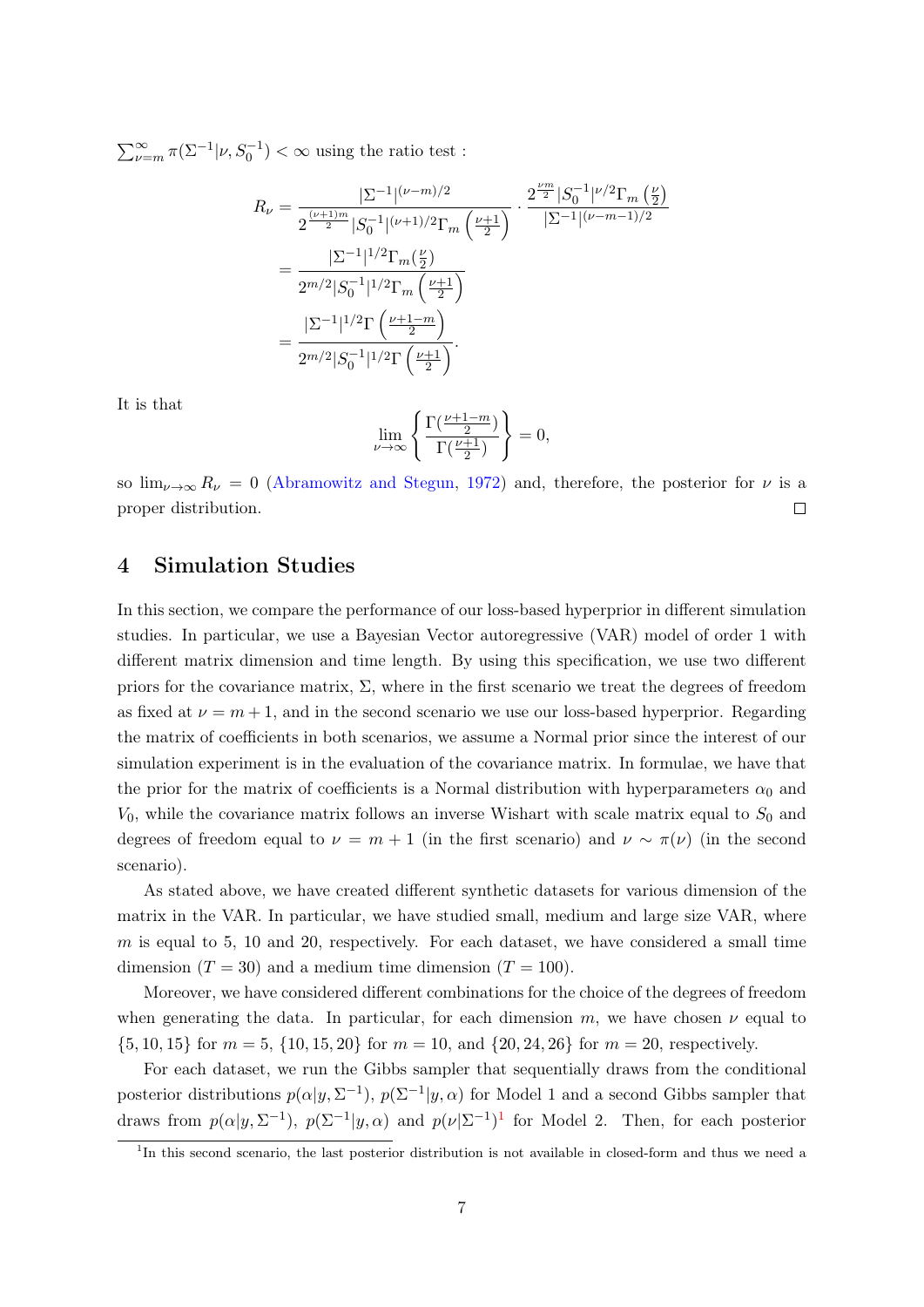sample, we estimate the posterior means of the  $m^2$  coefficients and the elements of  $\Sigma$  and calculate the Root Mean Absolute Deviation between these posterior means and the true parameter values that generated each respective dataset as

$$
RMAD = \left[\frac{1}{N}\sum_{i=1}^{N} |\theta - \hat{\theta}| \right]^{\frac{1}{2}},
$$

where N is the number of parameters estimated (which is equal to  $m^2$  for the covariance matrix and depends on the lags for the matrix of coefficients) and  $\theta$  is the matrix of coefficients or the covariance matrix.

This process is repeated 250 times and the Gibbs sampler is run for 6000 iterations with a burn-in of 1000 iterations. For each batch of Root mean absolute deviations (RMAD), we create different boxplots for the two different scenario, the fixed  $\nu$  and the estimated degrees of freedom. In particular, since we are interested in the covariance matrix, we have reported the RMADs for the covariance matrices for each dataset. Figure [1](#page-7-0) shows the results for the RMAD for the case with  $m = 5$  and with  $T = 30^2$  $T = 30^2$ . In particular, the left panel explains the results when the data are generated with  $\nu = 5$ , the central panel when the data are generated from  $\nu = 10$  and the right panel with  $\nu = 15$ . From Figure [1,](#page-7-0) once we move from a dataset generated with a  $\nu$  equal to m to a dataset with large  $\nu$ , the differences between the prior increase. In fact, the left panel shows no difference between the two priors, except for the outliers, which are smaller for our proposed hyperprior. On the other hand, increasing the  $\nu$ to 10 and 15 leads to improvements in the evaluation of our hyperprior. The results are bigger when we evaluate our hyperprior with  $\nu$  equal to 15 and  $\nu$  equal to 5.

<span id="page-7-0"></span>

Figure 1: Monte Carlo Simulation - Root Mean Absolute Deviations of the covariance matrices of dimension  $m = 5$ . These empirical distributions are obtained by simulating 250 VAR(1) of sample size  $T = 30$ . Results are reported separately for data generated from a Wishart with  $\nu = 5$  (left panel);  $\nu = 10$  (center panel) and  $\nu = 15$  (right panel).

These results are also confirmed in high dimensional cases as shown in Figure [2](#page-8-1) and [3](#page-8-2) for the ten dimensional and twenty dimensional case, respectively. In Figure [2,](#page-8-1) we compare our loss-based hyperprior with the fixed  $\nu$  for the data generated from a Wishart with degrees of freedom equal to 10 (left panel); 15 (center) and 20 (right). As stated above, in this scenario the results state that our loss-based prior is improving with respect to the fixed  $\nu$  for the case

Metropolis-Hastings step.

<span id="page-7-1"></span><sup>&</sup>lt;sup>2</sup>The results for  $T = 100$  are available in the Supplementary Material.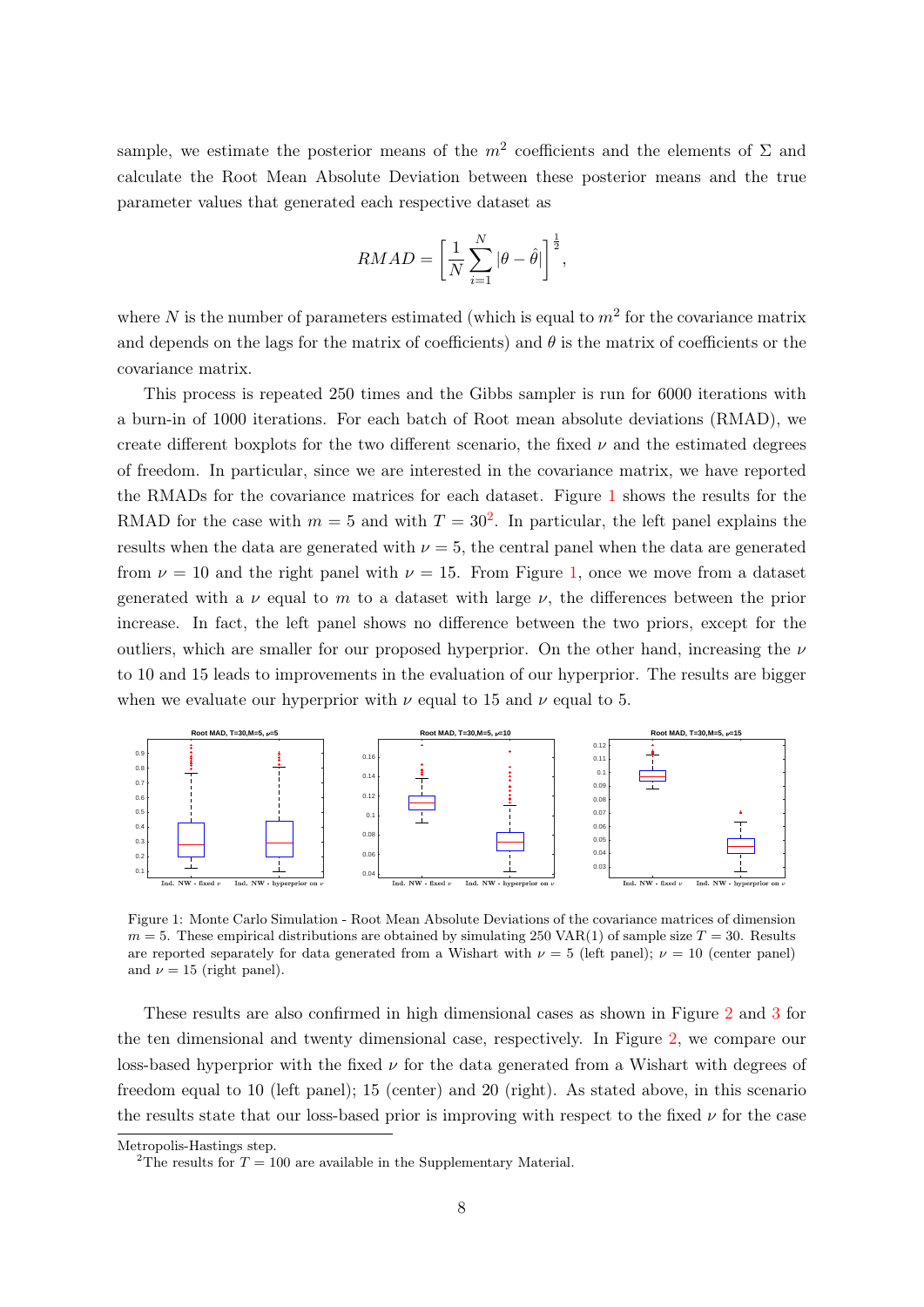of 15 and 20 degrees of freedom. Regarding the smallest degree of freedom, we have small differences between the two prior scenarios, but again the loss-based prior has better results regarding the outlier values.

<span id="page-8-1"></span>

Figure 2: Monte Carlo Simulation - Root Mean Absolute Deviations of the covariance matrices of dimension  $m = 10$ . These empirical distributions are obtained by simulating 250 VAR(1) of sample size  $T = 30$ . Results are reported separately for data generated from a Wishart with  $\nu = 10$  (left panel);  $\nu = 15$  (center panel) and  $\nu = 20$  (right panel).

In conclusion, Figure [3](#page-8-2) shows the results for the twenty dimensional case. Also in this case, we have reported three different figures for data generated from a Wishart with 20 degrees of freedom (left panel); 24 (center) and 26 (right) with T equal to 30. In this case, the improvements are less evident than the previous case for the left and center panel. However, in the case of 24 degrees of freedom, our loss-based hyperprior outperforms the fixed  $\nu$  prior. This result is strong when we use data generated from a Wishart with 26 degrees of freedom as stated in the right panel of Figure [3.](#page-8-2)

<span id="page-8-2"></span>

Figure 3: Monte Carlo Simulation - Root Mean Absolute Deviations of the covariance matrices of dimension  $m = 20$ . These empirical distributions are obtained by simulating 250 VAR(1) of sample size  $T = 30$ . Results are reported separately for data generated from a Wishart with  $\nu = 20$  (left panel);  $\nu = 24$  (center panel) and  $\nu = 26$  (right panel).

These results are confirmed for a higher number of observations, alias T equal to 100 as shown in the Supplementary material.

## <span id="page-8-0"></span>5 Forecasting of Real Data

In this section, we compare the results of our loss-based hyperprior with respect to the fixed  $\nu$ prior by using two different real data applications. The first real data application deals with macroeconomic variables from the FRED dataset and we consider three different sizes: a small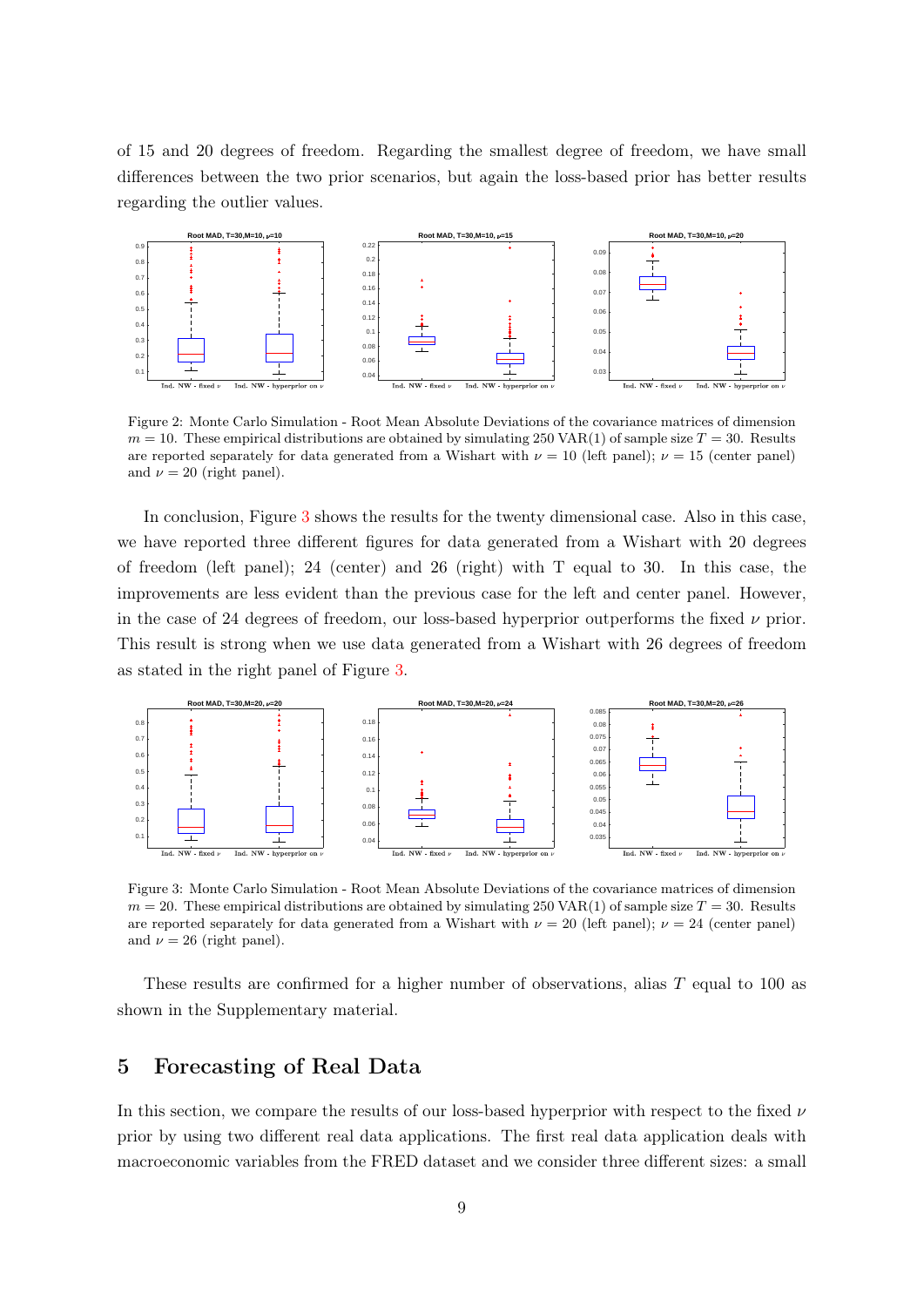(3 variables), a medium (7 variables) and a large (15 variables) datasets. On the other hand, the second data refers to the Dengue Fever data on 10 different countries across the world.

In both applications, we evaluate the performance of our loss-based hyperprior by forecasting one step ahead values. We compare the predictive ability of the two priors by using a point and a density forecasting. Regarding the point forecasting measure, we use the root mean square error (denoted by RMSE), which is

$$
RMSE_i = \left[\frac{1}{T - R} \sum_{t=R}^{T-1} (\hat{y}_{i,t+1} - y_{i,t+1})^2\right]^{\frac{1}{2}},\tag{9}
$$

where R is the length of the rolling window,  $y_{i,t+1}$  the observation for the i variable and  $\hat{y}_{i,t+1}$ is the one-step ahead prediction for the i variable.

In addition, we evaluate the density forecasting by the mean of the average continuous ranked probability score (CRPS) introduced by [Gneiting and Raftery](#page-15-8) [\(2007\)](#page-15-8) and [Gneiting and](#page-15-9) [Ranjan](#page-15-9) [\(2011\)](#page-15-9). The use of the CRPS has some advantages with respect to the log score since it does a better job of rewarding values from the predictive density that are close to the outcome and it is less sensitive to outlier outcomes. The CRPS is defined such that a lower number is a better score and is given by:

$$
CRPS_t(y_{t+1}) = \int_{-\infty}^{+\infty} (F(z) - \mathbb{1}(y_{t+1} \le z))^2 dz
$$
  
=  $E_f|Y_{t+1} - y_{t+1}| - 0.5E_f|Y_{t+1} - Y'_{t+1}|,$  (10)

where  $F$  is the cumulative distribution function associated with the posterior predictive density, f,  $\mathbb{1}(y_{t+1} \leq z)$  is an indicator function taking the value 1 if  $y_{t+1} \leq z$  and 0 otherwise, and  $Y_{t+1}, Y'_{t+1}$  are independent random draws from the posterior predictive density. For the point and the density forecasting metrics, in the table we show their values and a lower value of the RMSE or of the average CRPS means that the model is forecasting better with respect to the other.

#### 5.1 Macroeconomic Data

The data we used are based on the FRED-QD dataset from [McCracken and Ng](#page-15-6) [\(2020\)](#page-15-6). The data are on a quarterly frequency and the time period spans from 1959Q2 to 2019Q3. All variables are transformed to be stationary by following [McCracken and Ng](#page-15-6) [\(2020\)](#page-15-6). In terms of forecasting, this choice leads to more stable predictive densities. Following [Huber and](#page-15-3) [Feldkircher](#page-15-3) [\(2019\)](#page-15-3), we use three sets of variables to estimate a small-scale, medium-scale and a large-scale VAR. The small-scale VAR only includes the real GDP growth, the GDP deflator and the Federal Funds Rate (FFR). The medium-scale VAR additionally uses data on investment, consumption growth and hours worked. The large-scale VAR includes 15 different variables. Given the quarterly frequency of our data, we include  $p = 5$  lags for all the models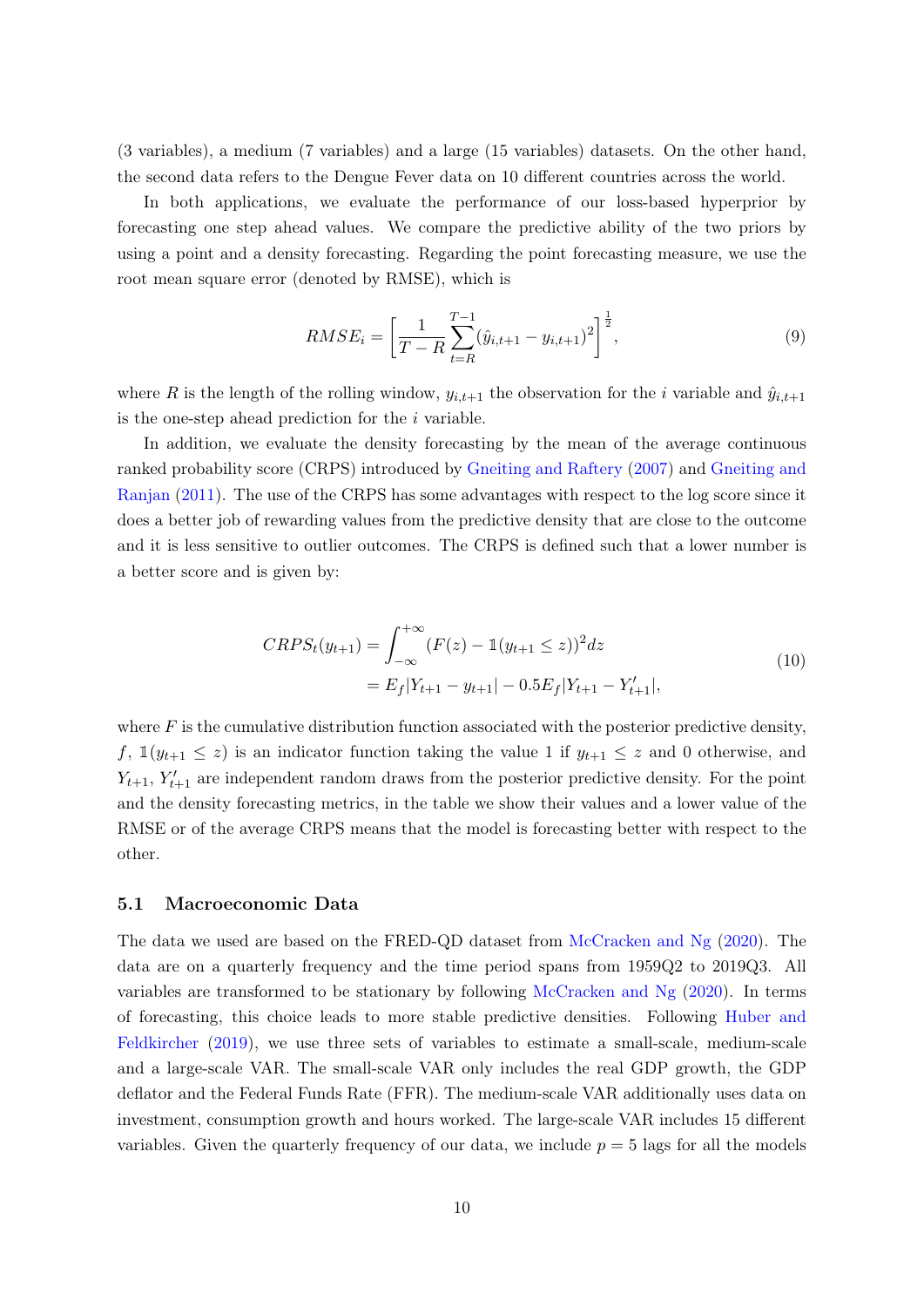considered in this section.

We estimate the models by using the MCMC algorithm and we use 6000 iterations with the first 1000 iterations being discarded. Moreover, regarding the forecasting exercise, we use a rolling window size of 60 quarters and we run one-step ahead forecasts.

Before looking at the forecasting exercise, we briefly show the results of the estimated degrees of freedom by using a rolling window estimation. In particular, we show the results for the three different scales of the posterior mean of the degrees of freedom estimated by using our loss-based hyperprior. Figure [4](#page-10-0) shows the results of the estimated degrees of freedom jointly with the 95% highest posterior density (HPD) and the degrees of freedom used in the Normal-Wishart scenario with fixed  $\nu$  (in red). The left panel shows the results for the small-scale VAR, the center panel for the medium-scale VAR and the right for the large-scale VAR.

In Figure [4,](#page-10-0) we find strong evidence of changes in the estimated degrees of freedom across the time. Hence, the left panel explains an high jump in the degrees of freedom after the 2000 and a fall around the 2009, strongly related with the Lehman Brothers failure. These results are confirmed also in the medium-scale VAR with an improvement and increase in the last period. These changes are less evident in the large-scale VAR during time, but obviously it provides better results with respect to the fixed  $\nu$  chosen by the researcher and equal to the number of variables plus one.

<span id="page-10-0"></span>

Figure 4: Estimated degrees of freedom (solid line) for the loss based hyperprior by using a rolling window of 60 quarters with the 95% Highest posterior density (dotted lines) and the fixed  $\nu$  (red dashed line) for the macroeconomic data. Left panel for the small-case; center for the medium-scale and right for the large-scale.

Moving to the forecasting analysis, we have reported the point and density forecasting measures in the same table for the three different cases. Table [1](#page-11-0) shows the results for the small-case VAR for the RMSE (left panel) and the CRPS (right panel). In this table, we report the ratio between the two models and when the ratio is less than 1, it means that the model with loss-based hyperprior is outperforming the benchmark model with fixed  $\nu$ . In the point forecasting measure, the benchmark model is outperforming our hyperprior for the GDP and for the Federal Reserve Fund by a really small quantity, while on the other hand, for the GDP deflator our hyperprior leads to an improvement of around 20% with respect to the benchmark. This result is confirmed for the average CRPS, where our loss-based hyperprior is outperforming of 15% (for the real GDP growth and the GDP deflator) and 2% (for the Federal Reserve Funds Rate) the benchmark model.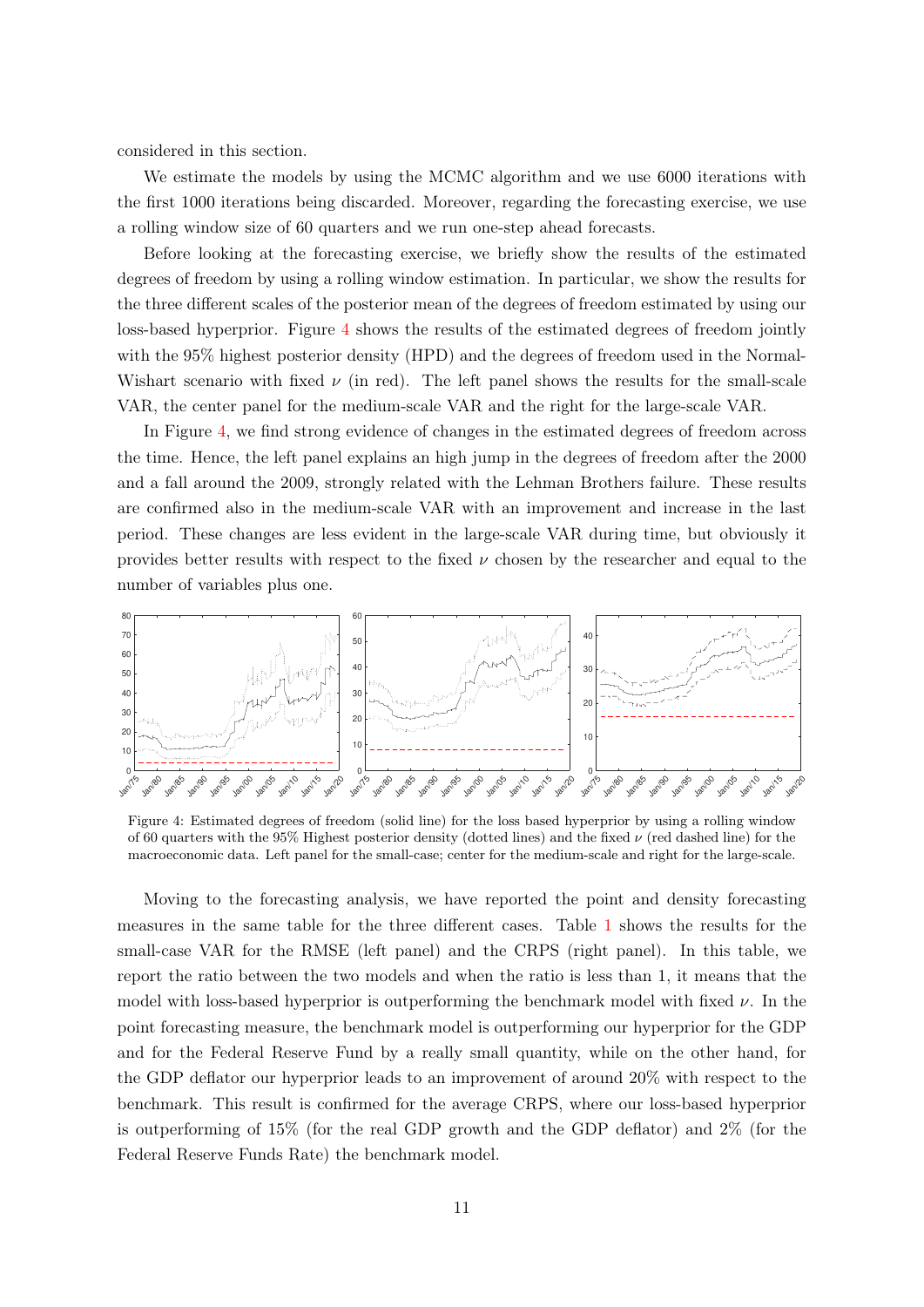<span id="page-11-0"></span>

|                 | <b>RMSE</b> |                     |       | <b>CRPS</b>        |                               |       |
|-----------------|-------------|---------------------|-------|--------------------|-------------------------------|-------|
|                 | fixed $\nu$ | $\nu \sim \pi(\nu)$ | ratio |                    | fixed $\nu \nu \sim \pi(\nu)$ | ratio |
| GDPC1           | 0.010       | 0.010               |       | $1.006 \div 0.045$ | 0.039                         | 0.866 |
| <b>GDPCTPI</b>  | 0.004       | 0.003               | 0.811 | 0.045              | 0.039                         | 0.868 |
| <b>FEDFUNDS</b> | 0.946       | 0.953               | 1.006 | 0.388              | 0.381                         | 0.981 |

Table 1: RMSE and average CRPS for the small-case VAR for each prior. The first column refers to the variable, the second to the Gibbs sampler with fixed  $\nu$  and the third with our loss-based hyperprior.

Moving to the medium-scale model, Table [2](#page-11-1) presents the point and density measures for the 7 different variables analysed. In this scenario, the situation is similar to the small-case VAR regarding both the point and density forecasting measures. The main change is related to the GDP since the model with hyperprior is outperforming the benchmark of around 5% in point forecasting, while for the Federal Funds Rate, the situation is not changing in point forecasting. As in the small-scale VAR, the average CRPS shows better results with respect to the benchmark model across the 7 variables. In particular, for the three variables of interest, the GDP, GDP deflator and the Federal Funds Rate, the hyperprior model outperforms the benchmark between 3% and 15%. This is also confirmed for the other variables analysed.

<span id="page-11-1"></span>

|                 |             | RMSE                |       |             | <b>CRPS</b>         |       |
|-----------------|-------------|---------------------|-------|-------------|---------------------|-------|
|                 | fixed $\nu$ | $\nu \sim \pi(\nu)$ | ratio | fixed $\nu$ | $\nu \sim \pi(\nu)$ | ratio |
| GDPC1           | 0.008       | 0.007               | 0.959 | 0.058       | 0.049               | 0.857 |
| <b>GDPCTPI</b>  | 0.004       | 0.004               | 0.971 | 0.058       | 0.050               | 0.865 |
| <b>FEDFUNDS</b> | 0.941       | 0.947               | 1.006 | 0.391       | 0.381               | 0.974 |
| PCECC96         | 0.006       | 0.006               | 1.018 | 0.058       | 0.050               | 0.860 |
| GPDIC1          | 0.032       | 0.032               | 1.003 | 0.061       | 0.053               | 0.866 |
| <b>AWHMAN</b>   | 0.264       | 0.260               | 0.984 | 0.150       | 0.144               | 0.957 |
| CES2000000008x  | 0.007       | 0.007               | 0.909 | 0.059       | 0.051               | 0.859 |

Table 2: RMSE and average CRPS for the medium-case VAR for each prior. The first column refers to the variable, the second to the Gibbs sampler with fixed  $\nu$  and the third with our loss-based hyperprior.

In conclusion, we report the results for the large-scale VAR with 15 variables in Table [3.](#page-12-0) Also in this scenario, the three main variables of interest follow the improvements shown in the medium-scale VAR. In fact, the loss-based hyperprior improves with respect to the benchmark of around 10% for the GDP and its deflator, while for the FFR it is similar from a point forecasting measure. The average CRPS demonstrates that the improvement is stronger for every variable in particular for the FFR. If we look at all 15 variables analysed, the loss-based hyperprior model always outperforms the benchmark in a density forecasting scenario.

#### 5.2 Dengue Data

In the second application, we show the performance of our loss-based hyperprior by using the Google Dengue Trends (GDT). Dengue is a viral infection transmitted by mosquitoes and is in particular present South America and Asia countries. Recently Google has developed a query based reporting system for infectious disease [\(Carneiro and Mylonakis,](#page-14-7) [2009;](#page-14-7) [Strauss et al.,](#page-15-7)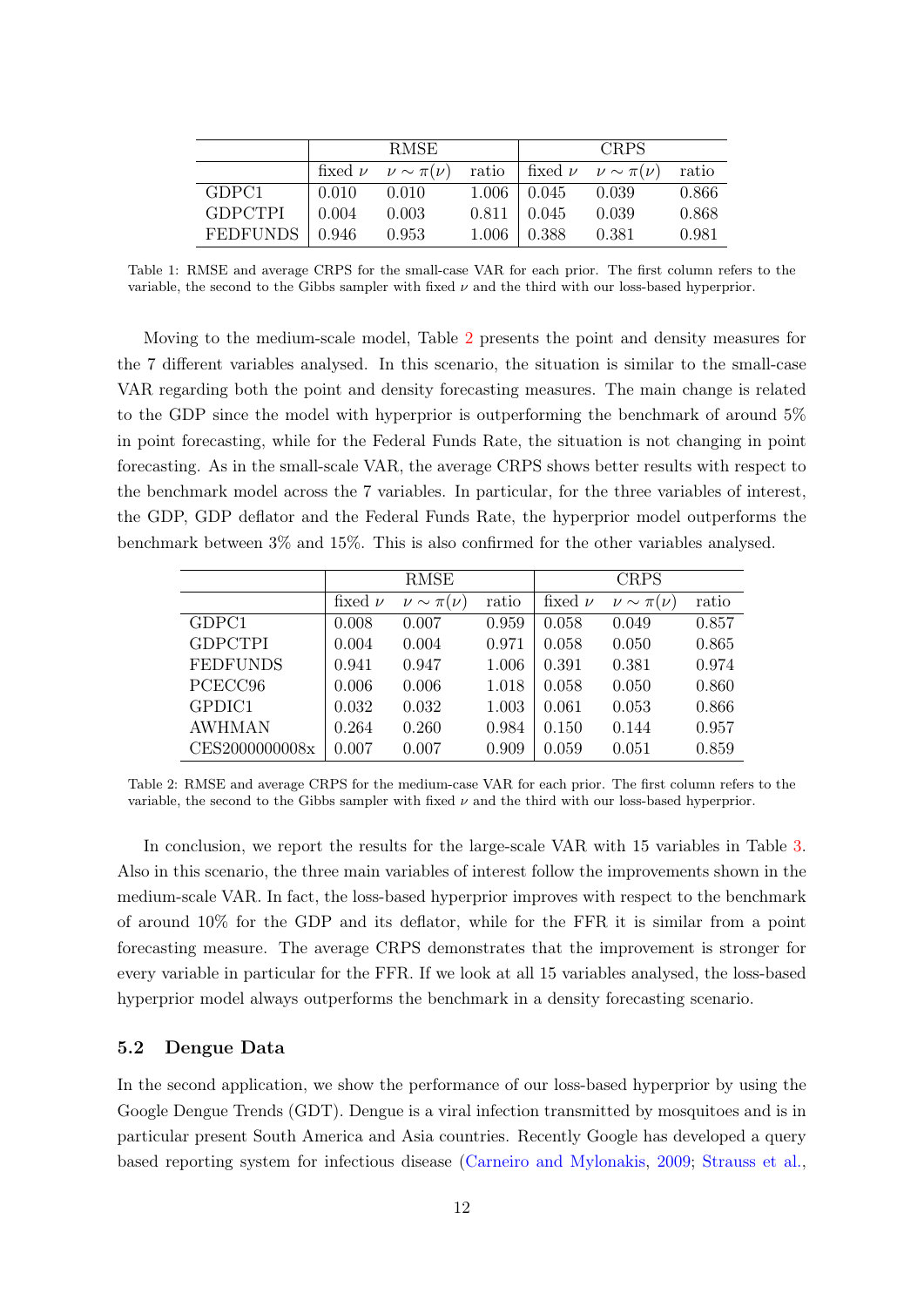<span id="page-12-0"></span>

|                 |             | RMSE                |       |             | <b>CRPS</b>         |       |
|-----------------|-------------|---------------------|-------|-------------|---------------------|-------|
|                 | fixed $\nu$ | $\nu \sim \pi(\nu)$ | ratio | fixed $\nu$ | $\nu \sim \pi(\nu)$ | ratio |
| GDPC1           | 0.009       | 0.008               | 0.910 | 0.077       | 0.070               | 0.913 |
| <b>GDPCTPI</b>  | 0.005       | 0.004               | 0.909 | 0.078       | 0.070               | 0.908 |
| <b>FEDFUNDS</b> | 0.949       | 0.952               | 1.002 | 0.397       | 0.391               | 0.983 |
| PCECC96         | 0.007       | 0.007               | 0.973 | 0.078       | 0.071               | 0.911 |
| GPDIC1          | 0.032       | 0.031               | 0.984 | 0.080       | 0.073               | 0.914 |
| AWHMAN          | 0.247       | 0.246               | 0.994 | 0.150       | 0.144               | 0.964 |
| CES2000000008x  | 0.008       | 0.007               | 0.880 | 0.079       | 0.072               | 0.906 |
| <b>PRFIx</b>    | 0.040       | 0.040               | 0.999 | 0.082       | 0.075               | 0.916 |
| <b>INDPRO</b>   | 0.014       | 0.013               | 0.908 | 0.081       | 0.073               | 0.905 |
| <b>CUMFNS</b>   | 1.028       | 1.018               | 0.991 | 0.544       | 0.533               | 0.980 |
| <b>SRVPRD</b>   | 0.007       | 0.006               | 0.944 | 0.081       | 0.074               | 0.913 |
| <b>PCECTPI</b>  | 0.008       | 0.007               | 0.904 | 0.082       | 0.075               | 0.912 |
| <b>GPDICTPI</b> | 0.007       | 0.008               | 1.117 | 0.082       | 0.075               | 0.907 |
| <b>CPIAUCSL</b> | 0.009       | 0.009               | 1.003 | 0.083       | 0.076               | 0.912 |
| <b>SP500</b>    | $0.067\,$   | 0.066               | 0.993 | 0.090       | 0.083               | 0.919 |

Table 3: RMSE and average CRPS for the large-case VAR for each prior. The first column refers to the variable, the second to the Gibbs sampler with fixed  $\nu$  and the third with our loss-based hyperprior.

[2017\)](#page-15-7), while previously its accuracy has been assessed for Flu [\(Davis et al.,](#page-14-10) [2016;](#page-14-10) [Polgreen](#page-15-10) [et al.,](#page-15-10) [2008\)](#page-15-10).

GDT track the Dengue incidence based on internet search patterns and cluster weekly queries for key terms related with the disease. We use GDT data from January 2011 to December 2014 for Argentina, Bolivia, Brazil, India, Indonesia, Mexico, Philippines, Singapore, Thailand and Venezuela, thus having 10 response variables. Following [Davis et al.](#page-14-10) [\(2016\)](#page-14-10), we examine a vector autoregressive model with two lags and we run a forecasting exercise and we use a rolling window of 104 weekly observations.

Prior to running the forecasting exercise, we have a look at the insample analysis for the ten countries and in particular, we observe the movement of the posterior mean of the degrees of freedom by using our loss-based hyperprior. As stated above, we have run a rolling window estimation and in Figure [5](#page-13-1) we report the posterior mean of the degrees of freedom with our hyperprior (solid black line), the 95% HPD in dotted line and the fixed values of  $\nu$  equal to 11 and used for the estimation of the MCMC algorithm.

Figure [5](#page-13-1) shows positive results regarding the rolling window estimation of the degrees of freedom, which is around 20 with respect to the fixed value equal to 11. Furthermore, the estimated degrees of freedom has some movements at the beginning of the sample around 23 and then it decreases and remains stationary.

Moving to the forecasting exercise, we evaluate the forecasting by using a point and a density forecasting measure. Table [4](#page-13-2) shows the results for each country and except for Argentina, for the RMSE the proposed loss-based hyperprior leads to better results with respect to the benchmark prior in all the countries. The improvements are greater when we look at the average CRPS for every country from1% for Argentina to 3% for India and Brazil.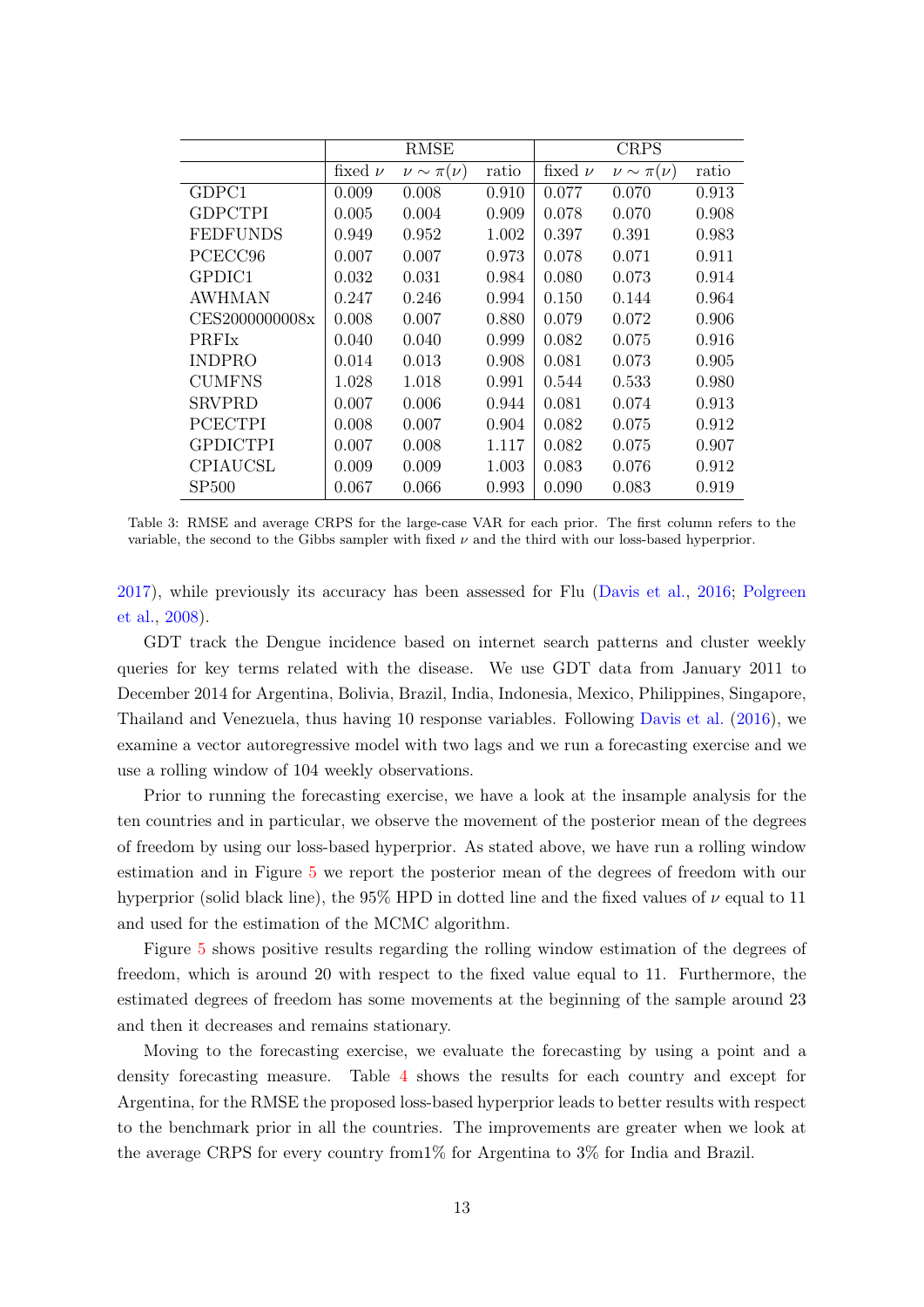

<span id="page-13-2"></span><span id="page-13-1"></span>Figure 5: Estimated degrees of freedom (solid line) for the loss based hyperprior by using a rolling window of 104 weekly data with the 95% Highest posterior density (dotted lines) and the fixed  $\nu$  (red dashed line) for the Dengue data.

|                | <b>RMSE</b> |                     |       | <b>CRPS</b> |                     |       |  |
|----------------|-------------|---------------------|-------|-------------|---------------------|-------|--|
|                | fixed $\nu$ | $\nu \sim \pi(\nu)$ | ratio | fixed $\nu$ | $\nu \sim \pi(\nu)$ | ratio |  |
| Argentina      | 0.328       | 0.329               | 1.002 | 0.174       | 0.172               | 0.992 |  |
| <b>Bolivia</b> | 0.228       | 0.227               | 0.993 | 0.145       | 0.144               | 0.989 |  |
| <b>Brazil</b>  | 0.279       | 0.277               | 0.991 | 0.152       | 0.149               | 0.979 |  |
| India          | 0.226       | 0.224               | 0.992 | 0.147       | 0.144               | 0.977 |  |
| Indonesia      | 0.235       | 0.233               | 0.994 | 0.140       | 0.138               | 0.986 |  |
| Mexico         | 0.273       | 0.271               | 0.994 | 0.150       | 0.148               | 0.989 |  |
| Philippines    | 0.231       | 0.230               | 0.996 | 0.134       | 0.131               | 0.979 |  |
| Singapore      | 0.687       | 0.685               | 0.997 | 0.326       | 0.323               | 0.991 |  |
| Thailand       | 0.372       | 0.372               | 0.997 | 0.189       | 0.187               | 0.987 |  |
| Venezuela      | 0.291       | 0.289               | 0.992 | 0.161       | 0.160               | 0.991 |  |

Table 4: RMSE and average CRPS for the Dengue Data for each prior. The first column refers to the variable, the second to the Gibbs sampler with fixed  $\nu$  and the third with our loss-based hyperprior.

# <span id="page-13-0"></span>6 Discussions

We have presented a novel method to perform forecasting in Vector Autoregressive models (VAR), where a hyperprior is set on the number of degrees of freedom of the covariance matrix for the Normal-Wishart prior. In particular, the hyperprior considered can be considered objective, in the sense that it takes into considerations only the intrinsic properties of the model, i.e. sampling distribution plus the prior. The method has been compared with what is currently used in the literature, when no information about the parameter values of the Normal-Wishart prior is available, which is by setting  $\nu = m + 1$ .

The analysis of simulated data has shown that, when the true value of  $\nu$  is close to  $m + 1$ , both approaches perform in a similar way. While, as one would expect, the farther the true  $\nu$ is from  $m + 1$ , the better the performance of the proposed method. To illustrate in practice the advantage of having a loss-based prior on  $\nu$ , we have analysed its performance in terms of prediction on two datasets. One concerns macroeconomic variable from the FRED dataset, and the other the analysis of dengue fever data. For both datasets it appears that the proposed method outperforms the one currently widely used, in particular when the CRPS index is considered.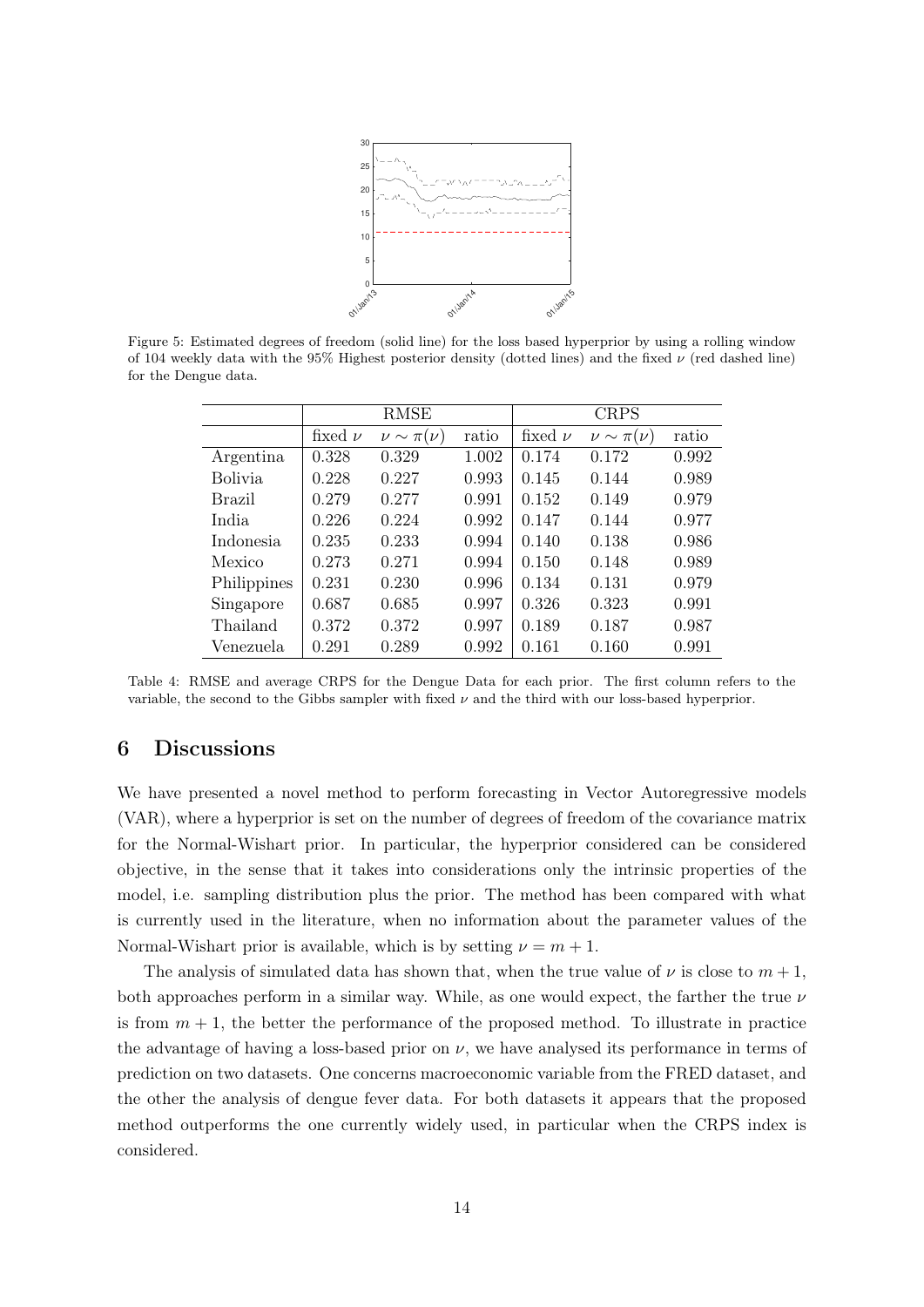In support of our results, we have estimated the number of degrees of freedom on rolling windows. This analysis has shown that the data contains information for a value of  $\nu$  always above the value of  $m + 1$ , which justifies the use of the proposed method. In other words, as the data appear to have been "generated" by a Bayesian model with a relatively large number of degrees of freedom, by setting  $\nu = m + 1$ , one impacts on the predictive performance of the model. On the other hand, by assuming uncertainty of the value of  $\nu$ , i.e. assigning an objective prior on it, the model is free to "choose" the most appropriate value of the parameter and, even considering the extra uncertainty that this implies, the results are better than the previous method.

#### References

- <span id="page-14-9"></span>Abramowitz, M. and Stegun, I. A. (1972). Handbook of Mathematical Functions with Formulas, Graphs, and Mathematical Tables. Dover, New York.
- <span id="page-14-1"></span>Bańbura, M., Giannone, D., and Reichlin, L. (2010). Large bayesian vector auto regressions. Journal of Applied Econometrics, 25(1):71–92.
- <span id="page-14-6"></span>Billio, M., Casarin, R., and Rossini, L. (2019). Bayesian nonparametric sparse var models. Journal of Econometrics, 212(1):97–115.
- <span id="page-14-7"></span>Carneiro, H. A. and Mylonakis, E. (2009). Google trends: A web-based tool for real-time surveillance of disease outbreaks. Clinical Infectious Diseases, 49(10):1557–1564.
- <span id="page-14-2"></span>Carriero, A., Clark, T. E., , and Marcellino, M. (2015). Bayesian vars: Specification choices and forecast accuracy. Journal of Applied Econometrics, 30(1):46–73.
- <span id="page-14-3"></span>Carriero, A., Clark, T. E., and Marcellino, M. (2019). Large Bayesian vector autoregressions with stochastic volatility and non-conjugate priors. *Journal of Econometrics*, 212(1):137– 154.
- <span id="page-14-5"></span>Cross, J. L., Hou, C., and Poon, A. (2020). Macroeconomic forecasting with large Bayesian VARs: Global-local priors and the illusion of sparsity. International Journal of Forecasting, 36(3):899–915.
- <span id="page-14-10"></span>Davis, R. A., Zang, P., and Zheng, T. (2016). Sparse vector autoregressive modeling. Journal of Computational and Graphical Statistics, 25(4):1077–1096.
- <span id="page-14-0"></span>Doan, T., Litterman, R., and Sims, C. (1984). Forecasting and conditional projection using realistic prior distributions. Econometric Reviews, 3(1):1–100.
- <span id="page-14-8"></span>Elezovic, N., Giordano, C., and Pecaric, J. (2000). The best bounds in gautschi's inequality. Math. Inequal. Appl, 3(2):239–252.
- <span id="page-14-4"></span>George, E. I., Sun, D., and Ni, S. (2008). Bayesian stochastic search for VAR model restrictions. Journal of Econometrics, 142(1):553–580.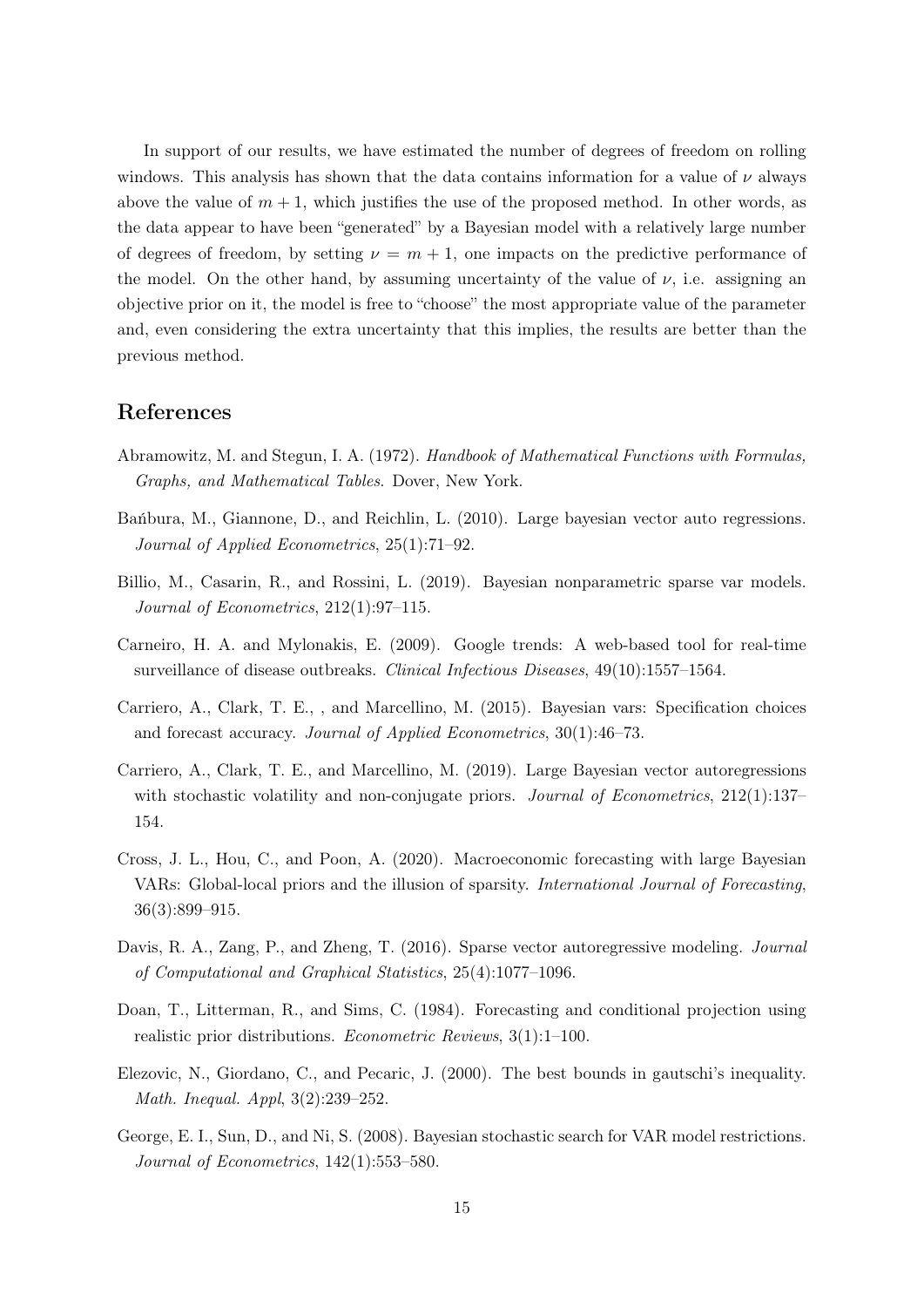- <span id="page-15-8"></span>Gneiting, T. and Raftery, A. E. (2007). Strictly proper scoring rules, prediction, and estimation. Journal of the American statistical Association, 102(477):359–378.
- <span id="page-15-9"></span>Gneiting, T. and Ranjan, R. (2011). Comparing density forecasts using threshold-and quantileweighted scoring rules. Journal of Business  $\mathcal{B}$  Economic Statistics, 29(3):411–422.
- <span id="page-15-3"></span>Huber, F. and Feldkircher, M. (2019). Adaptive shrinkage in bayesian vector autoregressive models. Journal of Business  $\mathcal C$  Economic Statistics, 37(1):27-39.
- <span id="page-15-4"></span>Huber, F. and Rossini, L. (2020). Inference in bayesian additive vector autoregressive tree models. arXiv preprint arXiv:2006.16333.
- <span id="page-15-1"></span>Litterman, R. B. (1986). Forecasting with bayesian vector autoregressions – five years of experience. Journal of Business & Economic Statistics, 4(1):25–38.
- <span id="page-15-6"></span>McCracken, M. W. and Ng, S. (2020). Fred-qd: A quarterly database for macroeconomic research. Federal Reserve Bank of St. Louis Review.
- <span id="page-15-10"></span>Polgreen, P. M., Chen, Y., Pennock, D. M., Nelson, F. D., and Weinstein, R. A. (2008). Using internet searches for influenza surveillance. Clinical Infectious Diseases, 47(11):1443–1448.
- <span id="page-15-0"></span>Sims, C. A. (1980). Macroeconomics and reality. Econometrica, 48(1):1–48.
- <span id="page-15-2"></span>Sims, C. A. and Zha, T. (1998). Bayesian methods for dynamic multivariate models. International Economic Review, 39(4):949–968.
- <span id="page-15-7"></span>Strauss, R. A., Castro, J. S., Reintjes, R., and Torres, J. R. (2017). Google dengue trends: An indicator of epidemic behavior. the venezuelan case. International Journal of Medical Informatics, 104:26–30.
- <span id="page-15-5"></span>Villa, C. and Walker, S. G. (2015). An objective approach to prior mass functions for discrete parameter spaces. Journal of the American Statistical Association, 110(511):1072–1082.

## A Further Simulation results

In this section, we have reported further simulation results. We have reported the Root mean absolute devation (RMAD) for the case with  $T = 100$ . In particular, Figure [A.1](#page-16-0) shows the RMAD for the covariance matrix for the five dimensional case, when the data are generated from a Wishart distribution with degrees of freedom are equal to 5 (left); 10 (center) and 15 (right). The same arises in Figure [A.2,](#page-16-1) where we have a ten dimensional case for the matrix of covariance and with data generated with 10 (left), 15 (center) and 20 (right) degrees of freedom. In conclusion, Figure  $A.3$  shows the results for the twenty dimensional case, where the data are generated from a Wishart with 20 (left); 24 (center) and 26 (right) degrees of freedom.